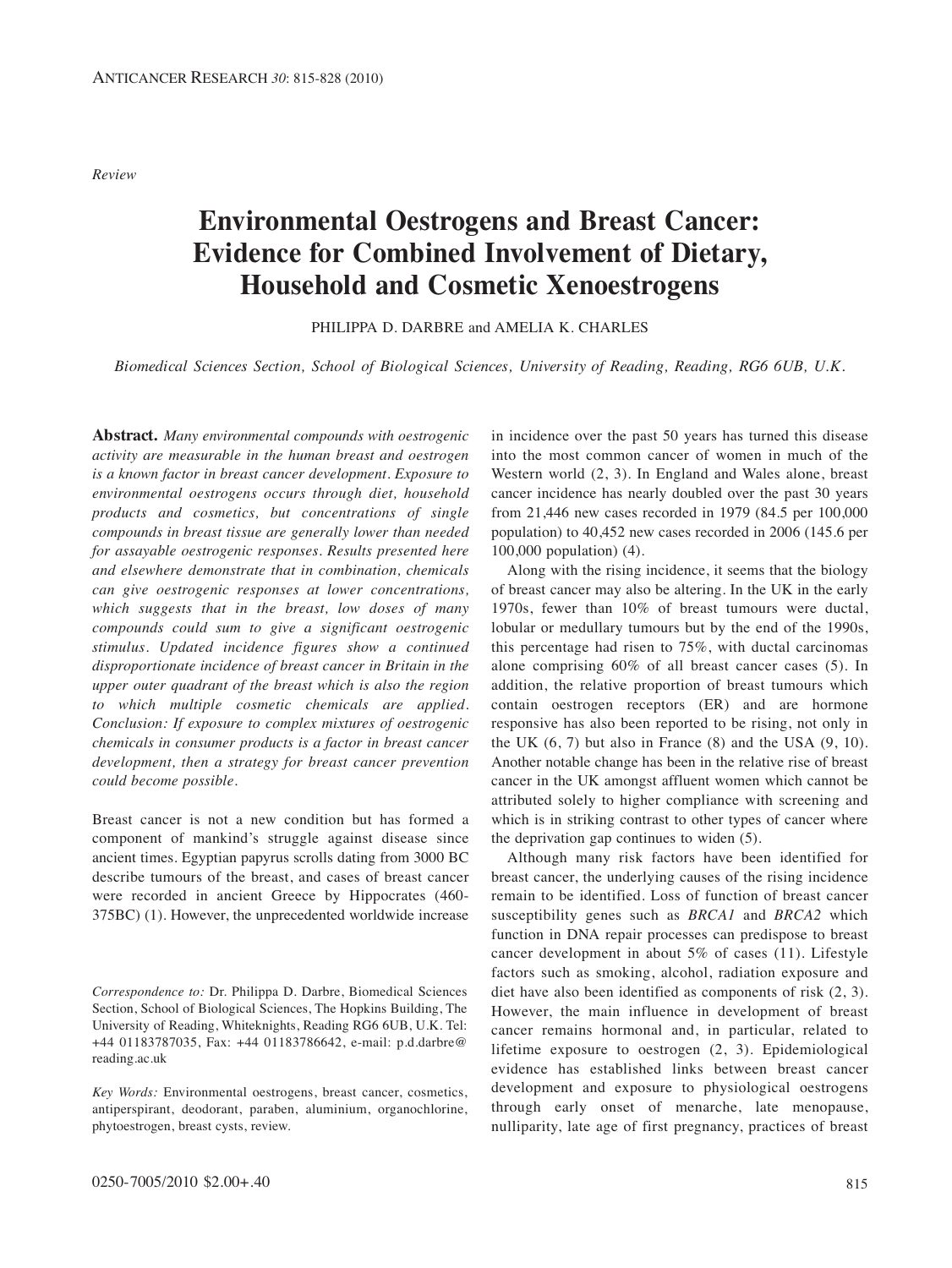feeding (2, 3), and exposure to pharmacological oestrogens through use of the contraceptive pill (12) and hormone replacement therapy (13, 14). In addition to the epidemiological evidence, the ability of oestrogen to drive the growth of breast tumours *in vivo* is well established in both clinical studies and animal models, and oestrogen action on growth of breast cancer cells in cell culture systems *in vitro* has been extensively documented (15, 16). This involvement of oestrogen in the progression of breast cancer is the basis for the successful use of endocrine therapy as a targeted treatment for breast cancer (17).

# **The case for a Contributory Role of Environmental Oestrogens in Breast Cancer**

Since epidemiological, experimental and clinical studies leave no doubt that oestrogen is involved in the development and progression of breast cancer, the ability of environmental chemicals with oestrogenic properties to drive the development and growth of breast tumours is also worthy of serious consideration. Over the past 15 years, it has become evident that pollutant chemicals with oestrogenic properties, which are present in the environment, can impact on endocrine health of wildlife, influencing reproduction, particularly in aquatic populations (18-21). However, it remains to be determined as to whether the oestrogenic properties of these same chemicals can impact on human health and specifically on breast cancer (18, 22). Many of these environmental oestrogenic chemicals can be measured in the human breast, and although their presence does not of itself imply any causality, it does confirm that many such chemicals are now ubiquitously present in human breast tissue (22).

Environmental oestrogens may enter the human breast from dietary consumption of residues of organochlorine pesticides or polychlorinated biphenyls (PCBs) (18, 23-25) and of phytoestrogens (26), or from exposure in the domestic environment to bisphenol A (27) and phthalates (28, 29) of plastics, alkyl phenols (30) of detergents, or polybrominated diphenylethers (PBDEs) (31-33) in soft furnishings. Topical application of cosmetic chemicals with oestrogenic properties provides another exposure route (22, 34-36) and evidence for the presence of cosmetic chemicals with oestrogenic activity in the human breast is summarised in Table I (37-78). Studies over the past 10-15 years have fallen short of linking any one chemical to causation of breast cancer but the environmental reality is that the human breast is exposed not to one but to a multitude of oestrogenic chemicals (79, 80), that variations in lifestyle will result in individuals being exposed to different mixtures, and that alterations may occur in timing of exposure which may be critical for breast cancer, which can begin many years before symptoms appear (81).

#### **Mechanisms of Action of Environmental Oestrogens**

Within the cell, oestrogens act by binding to intracellular oestrogen receptors (ERα and ERβ) which function as ligand-activated transcription factors (82). Binding of an oestrogenic compound results in release of associated heatshock proteins, dimerisation of receptor ligand complexes, binding of the dimers to oestrogen response elements in the DNA and transactivation of gene expression. Global gene expression analysis using microarrays has shown that oestradiol regulates the expression of hundreds of genes (83, 84), and whilst environmental oestrogens can regulate the expression of some genes in a similar manner, the global patterns of gene expression with different environmental oestrogens can vary (84). The realisation that so many environmental compounds can interact with specific biological receptors has challenged concepts of classical toxicology because this mode of action allows for compounds to act at lower concentrations and for effects to be targeted *via* the genome to influence patterns of gene expression. Although this has been the most studied mode of action, environmental oestrogens may also influence nongenomic pathways of oestrogen action (85) and synthesis or bioavailability of physiological oestrogens (86).

Many studies have now reported on the ability of a range of environmental compounds to competitively bind to oestrogen receptors, to transactivate gene expression and to influence the growth of cells dependent on oestrogen for their growth (87). Animal models have shown that oestrogenic actions can also be found *in vivo*, most noteably in increasing uterine weight in the immature rodent (88). One universal observation has been that such compounds bind more weakly to oestrogen receptors than do physiological oestrogens and in competitive binding assays, higher concentrations of the environmental compounds are invariably needed compared with  $17\beta$ -oestradiol (89). This weaker binding affinity has resulted in such compounds being labelled and even dismissed as 'weak' oestrogens. However, when ligand efficacy is considered as well as ligand binding affinity (90), the efficacy of many of these compounds is not correspondingly low and they can give the same magnitude of response as 17β-oestradiol when sufficient concentration is present (41). Figure 1 shows the growth of MCF7 human breast cancer cells in culture with five different alkyl esters of *p*-hydroxybenzoic acid (parabens) compared to 17βoestradiol (91, 92). The lower ER-binding affinity of parabens compared with 17β-oestradiol (91, 92) necessitates higher concentrations of the parabens to be added to the growth assay but when sufficient concentrations are present, growth occurs to a similar extent as with 17β-oestradiol. In this context then, the designation of such compounds as 'weak' oestrogens is inappropriate and the relevant consideration becomes the concentration of the compound present.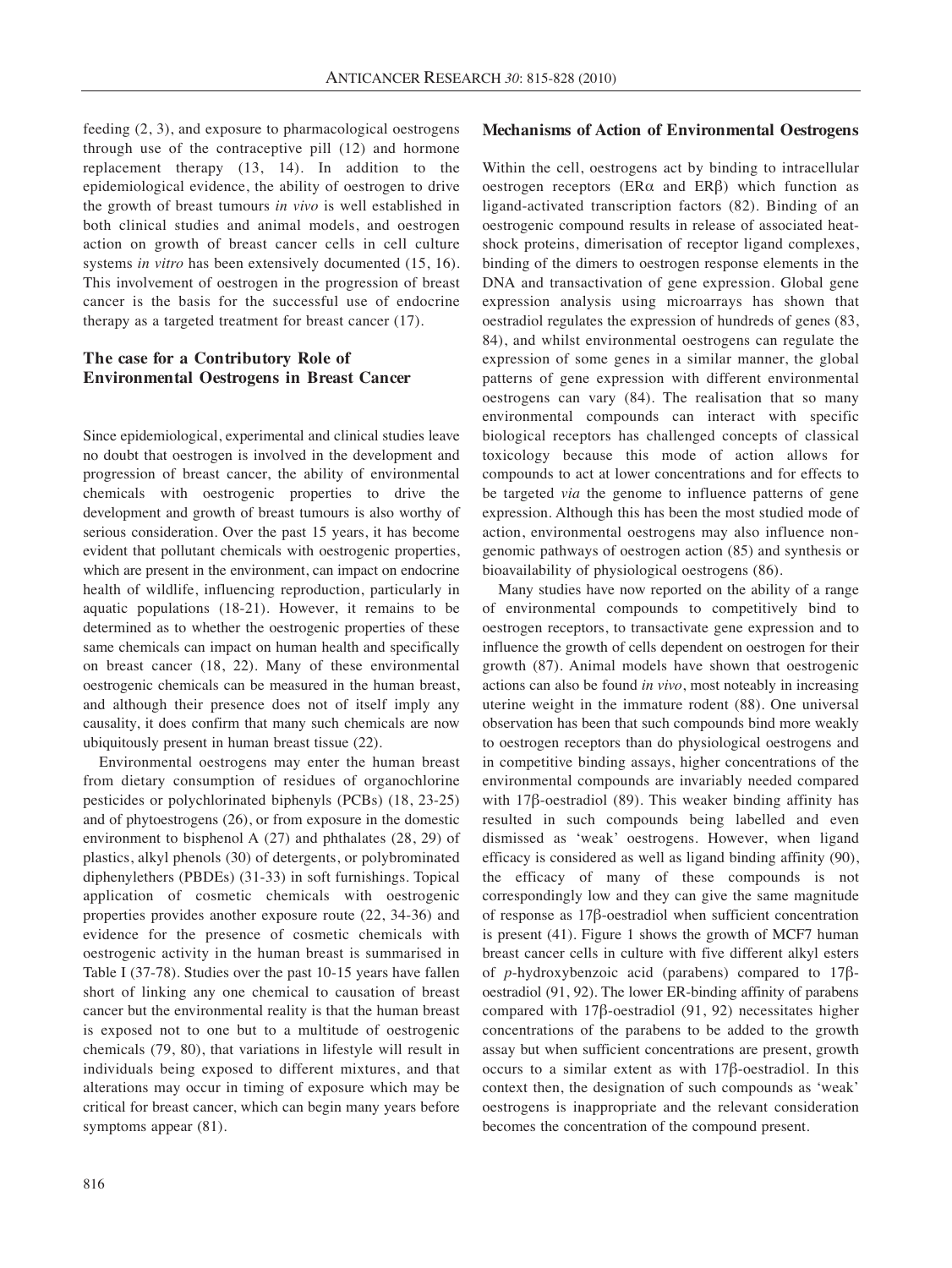| Component                                                                                                                                                            | Function in cosmetic                                                                                                | Evidence for oestrogenic<br>activity (agonist and/or<br>antagonist)                                       | Measurement in human<br>breast tissue<br>or breast milk | Systemic absorption<br>into humans from<br>topical application                    |
|----------------------------------------------------------------------------------------------------------------------------------------------------------------------|---------------------------------------------------------------------------------------------------------------------|-----------------------------------------------------------------------------------------------------------|---------------------------------------------------------|-----------------------------------------------------------------------------------|
| Aluminium chlorhydrate                                                                                                                                               | Antiperspirant                                                                                                      | Interferes with binding of<br>oestrogen to ER and oestrogen                                               | Tissue $(38)$                                           | Underarm skin into<br>blood (39, 40)                                              |
| Parabens (methyl-, ethyl-,<br>$n$ -propyl-, isopropyl, n-butyl-,<br>isobutyl, benzyl)                                                                                | Preservative                                                                                                        | regulated gene expression (37)<br>In vitro and in rodent<br>uterotrophic assay (reviewed<br>in 41 and 42) | Tissue $(43)$                                           | Dorsal skin into blood<br>$(44)$ and urine $(45)$                                 |
| Triclosan                                                                                                                                                            | Deodorant/preservative                                                                                              | In vitro $(46)$                                                                                           | Milk (47-48)                                            | Cosmetic use into<br>plasma/milk (48)                                             |
| Benzophenone-3,<br>benzophenone-2, octyl-<br>methoxycinnamate, 3-<br>(4-methylbenzylidene)-<br>camphor, homosalate,<br>$octyl$ -dimethyl- $p$ -<br>aminobenzoic acid | Absorb ultraviolet light                                                                                            | In vitro and in rodent<br>uterotrophic (49-53)                                                            | Milk $(54)$                                             | Dorsal skin into blood<br>$(55, 56)$ and urine $(56)$                             |
| Polycyclic musks<br>(HHCB, AHTN)                                                                                                                                     | Fragrance                                                                                                           | In vitro $(57-61)$                                                                                        | Milk (62, 63)                                           |                                                                                   |
| Nitromusks (musk xylene,<br>musk ketone)                                                                                                                             | Fragrance                                                                                                           | In vitro $(61)$                                                                                           | Milk $(63)$                                             |                                                                                   |
| Benzyl salicylate,<br>butylphenyl methylpropional                                                                                                                    | Fragrance                                                                                                           | In vitro $(64)$                                                                                           |                                                         |                                                                                   |
| Benzyl benzoate                                                                                                                                                      | Fragrance fixer, acaricide                                                                                          | In vitro $(64)$                                                                                           |                                                         |                                                                                   |
| Octamethylcyclotetrasiloxane                                                                                                                                         | Conditioning, spreading                                                                                             | In vitro and in animal<br>models (65-67)                                                                  |                                                         |                                                                                   |
| Nonylphenol                                                                                                                                                          | Surfactant                                                                                                          | In vitro and in rodent<br>uterotrophic assay (68, 69)                                                     | Milk $(30)$                                             |                                                                                   |
| Dibutylphthalate,<br>diethylphthalate,<br>di(2-ethylhexyl)phthalate,<br>butylbenzylphthalate                                                                         | Plasticizer                                                                                                         | In vitro $(70-72)$                                                                                        | Milk (28, 29)                                           | Cosmetic use into<br>urine (73); dorsal skin<br>into blood (44)<br>and urine (45) |
| Ethynylestradiol                                                                                                                                                     | Anti-ageing                                                                                                         | Synthetic estrogen                                                                                        | Physiological effect on<br>human breast (74, 75)        | Physiological effect<br>from cosmetic<br>cream (74, 75)                           |
| Anthraquinones (Aloe vera)<br>8-Prenylnaringenin (Hop)<br>Deoxymiroestrol/                                                                                           | Herbal additive - wound healing<br>Herbal additive - enhances breast size<br>Herbal additive - enhances breast size | In vitro $(76)$<br>In vitro $(77)$<br>In vitro $(77)$                                                     |                                                         |                                                                                   |
| miroestrol (Pueraria)<br>Lavender oil, tea-tree oil                                                                                                                  | Herbal additive                                                                                                     | Gynecomastia (78)                                                                                         |                                                         | Gynecomastia from<br>cosmetic use (78)                                            |

Table I. *Evidence for the presence of cosmetic chemicals with oestrogenic activity in the human breast.*

Whilst the quantity, chemical combinations and metabolism/clearance are all important components, the timing of exposure may also be relevant. One unresolved issue remains the potential for an impact of oestrogenic compounds in the presence of physiological oestrogens. In this context, the impact might be expected to be more significant at times when physiological oestrogens are at their lowest levels, which would implicate life stages prior to puberty, after menopause or at times of the monthly menstrual cycle when oestrogens levels fall, and there is evidence for concern of an adverse consequence of oestrogenic overload at all these times. There is evidence that the breast may be especially susceptible to carcinogenesis before puberty (81), which is substantiated in survivors of the atomic bomb in Japan in 1945 where the greatest risk of subsequent breast cancer development was in girls who were prepubertal at that time (93). Furthermore, the increased incidence of breast cancer not only in mothers who were exposed to diethylstilboestrol during pregnancy (94), but also in their daughters (95) demonstrates a link between breast cancer development and exposure, even *in utero*, to a potent synthetic oestrogen. However, since the majority of symptoms of breast cancer only become apparent after the age of 50 (2, 3), exposure to chemicals after the menopause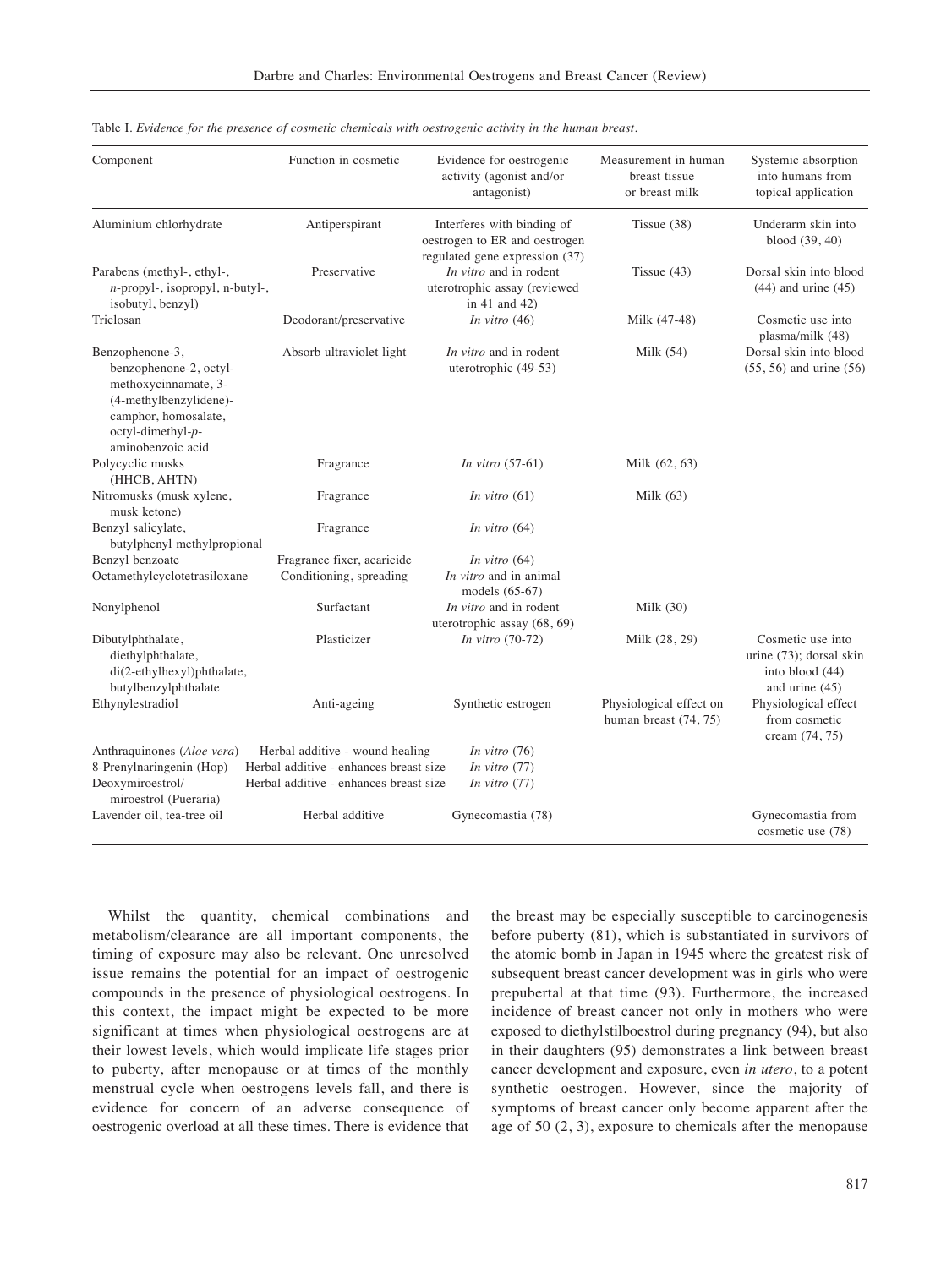

Figure 1. *Efficacy of parabens compared with 17β-oestradiol on the growth of MCF7 human breast cancer cells in monolayer culture. Cells were grown as described elsewhere (91, 92) in phenol red-free RPMI-1640 medium with 5% dextran-charcoal stripped foetal calf serum with the indicated concentrations of 17β-oestradiol, methylparaben, ethylparaben, n-propylparaben, n-butylparaben or isobutylparaben. Error bars are the standard error of triplicate wells.*

could also be significant. This is the time of greatest body burden from bioaccumulated chemicals and the breast is known to be sensitive to oestrogen at this stage from the impact of hormone replacement therapy (HRT) on breast cancer incidence (13) and the influence of phytoestrogencontaining plant products on menopausal symptoms, including breast changes (26). Furthermore, the finding of higher levels of ER in postmenopausal than premenopausal breast tumours (96) could result in sensitivity to lower concentrations of oestrogenic chemicals at that time because it is already known that higher levels of ER in breast cancer cells can result in oestrogen hypersensitivity (97). That there can also be an impact of oestrogenic overload between puberty and menopause is also implicated from studies on oral contraceptives and breast cancer risk (12).

## **Environmental Oestrogenic Organochlorine Compounds**

Many man-made organochlorine compounds have been released into the environment from agricultural spraying (such as DDT, dieldrin, lindane), or as byproducts of industrial processes (PCBs) and waste disposal (dioxins). Many of these compounds have been shown to act as oestrogen-mimicking chemicals, are persistent in the environment and due to their lipophilic properties can pass up the food chain dissolved in animal fat (18, 98, 99). Although human exposure to these compounds is only at low levels in the diet, many of these compounds are not readily metabolised and can accumulate over time in fatty tissues of the body. The breast has a particularly high fat content and the epithelial cells, which are the main target for cancer, are embedded in a fatty stroma, providing an opportunity for concentration of these lipophilic oestrogenic pollutants in the vicinity of the target cells for breast cancer. Although these persistent organochlorine pollutants (POPs) have been measured in many independent studies in the ng/g tissue range in both human breast adipose tissue and in human breast milk (reviewed in 18 and 22), it remains unclear as to whether their presence alone in the breast is sufficient for adverse consequences. Several studies have tried to address the question by comparing measured levels of compounds in breast cancer tissue either with those in adjacent non-affected breast tissue from the same patient, or with breast tissue from matched patients without breast cancer (18, 22). Such studies have many inherent problems which have resulted in rather varied conclusions without any general overall consensus emerging. A main problem is that since breast cancer may start many years before symptoms appear, measurement of chemical load in those with breast cancer may not be representative of the chemical load at the time of carcinogenesis. A second problem is that most of the larger studies with statistical power have measured chemical concentrations in blood serum and this may not reflect levels in the breast, or breast cells, neither in every individual nor for every chemical (22, 100, 101). Thirdly, the absolute level of any chemical may not be the sole determinant but only one component influenced by individual variations in susceptibility and genetic background. Finally, since the environmental reality is that the breast is exposed to multiple not single chemicals, it may be that consideration needs to be given to the overall mixture of chemicals within a single breast (80). Similar oestrogenic loads may be generated through exposure to mixtures of different oestrogenic chemicals, and similar carcinogenic actions may be generated through exposure to chemicals with varied mechanisms. Since breast carcinogenesis may be stochastic, it may not be that higher levels of chemicals are even needed, but simply that the presence of chemicals in the breast gives rise to adverse reactions in a stochastic manner within a field of cells made susceptible through the consequential actions of the chemical mixture present (102). In this context, it could be concluded as significant that a wide range of organochlorine pollutant chemicals have been measured in the human breast but the lack of a global consensus in differences between chemical loads of cancerous and non-cancerous tissues cannot be taken to imply a lack of mechanistic involvement.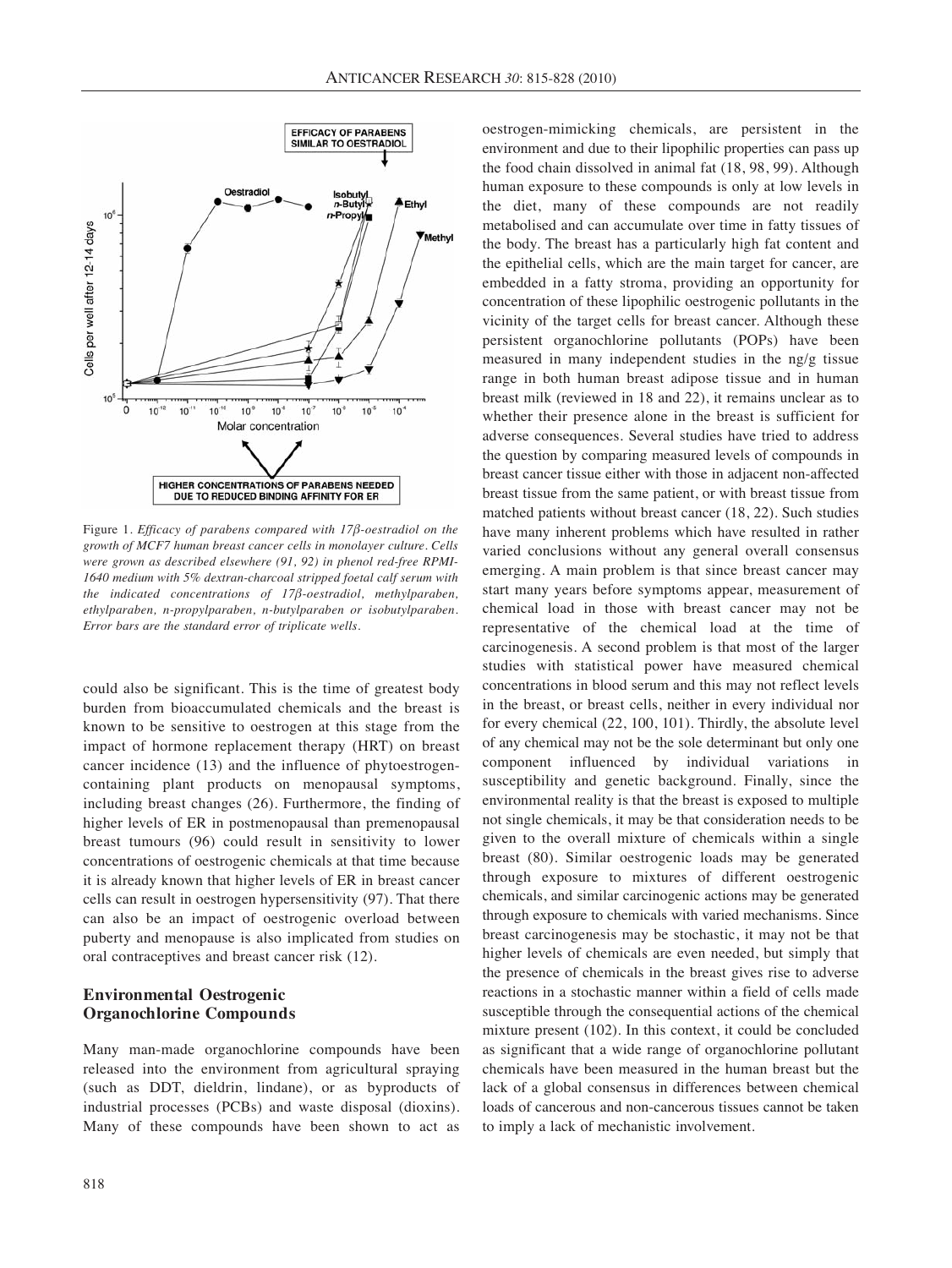# **Environmental Oestrogens from the Domestic Environment**

The inclusion of chemical components with oestrogenic activity in consumer products used widely in the domestic environment points to the need for a heightened awareness of the potential for exposure to environmental oestrogens on a daily basis in the home. Plastics are used ubiquitously in home life and provide a source of exposure to bisphenol A and phthalates for all age groups. Bisphenol A has oestrogenic properties (103), has been shown to cause mammary hyperplasia in animals (104) and has been measured in human milk (27). The oestrogenic properties of phthalates (70-72) and their adverse effects on male reproduction in rodents (105) have established them as endocrine disruptors and several phthalates have also been measured in human milk (28, 29). The ubiquitous use of PBDEs as flame retardants in soft furnishings has resulted in body burdens of these chemicals across exposed human populations. PBDEs also possess oestrogenic properties (106) and have been measured in human milk (31-33).

## **Phytoestrogens in the Diet**

Several flavonoids and lignans occurring naturally in plants have also been shown to possess oestrogenic activity  $(26, 77)$ and consumption of certain phytoestrogen-containing plant supplements can have beneficial effects in alleviating menopausal symptoms (26). However, the mechanisms of phytoestrogen action in breast cancer development remain to be resolved. The relatively higher consumption of phytoestrogens by Asian women compared with Western women and the lower incidence of breast cancer in Asia compared with the West (107) has posed the question of whether plant products might actually protect against breast cancer despite the presence of phytoestrogens, some of which have relatively high binding affinity for the ER (77). Animal studies have suggested that phytoestrogen consumption at a young age may be protective against breast cancer development whilst in animals with breast tumours, phytoestrogens may increase tumour growth (108, 109). Human dietary intervention studies have also suggested that phytoestrogen consumption would not be beneficial in breast cancer patients (110). In view of the many Western women now opting for plant-based supplements rather than HRT in the menopausal years, more research into the effects of these complex plant extracts on breast cancer risk and development is justified.

## **Oestrogenic Components of Cosmetics**

An alternative route for exposure to oestrogenic chemicals is through the topical application of a variety of cosmetic products containing oestrogenic chemicals (22, 34-36, 41, 42,

111) (Table I). Many of these cosmetic products are applied on and around the human breast on a daily basis, often multiple times a day, and under current cultural pressures are used with increasing frequency and quantity. Breast exposure to a range of cosmetic oestrogens can occur not only through use of antiperspirant/deodorant products but also body sprays/lotions, moisturising creams, breast firming/enhancing creams and suncare products. These cosmetics are left on the skin of the breast region, allowing not only for continuous direct dermal exposure but also consequent absorption into underlying tissues (22, 34-36, 41, 42, 111). Since shaving can create abrasions in the skin, current practices of cosmetic application after shaving may further increase the likelihood of chemical components entering underlying tissues. The extent to which chemicals entering tissues through dermal absorption can escape metabolism remains unknown, but they would certainly evade the systemic metabolism to which orally derived chemicals would be subjected (41, 42, 111). With increasing quantities reapplied multiple times a day, chemical absorption may not occur through normal physiological mechanisms associated with the vasculature and lymphatic drainage of the breast region (22, 34-36, 41, 42, 111). The range of different consumer products available and the diversity in practices of use provide numerous possibilities for cancer to arise through quantity applied, specific product formulations, mixtures of products applied, or individual susceptibility to different components or mixtures. The increasing useage by some young children and babies could also provide for variations in cancer development later in life.

# **Dermal Absorption of Topically Applied Cosmetic Chemicals with Oestrogenic Properties**

The belief that chemical components of cosmetics cannot be absorbed is no longer valid because many of the component chemicals have been measured in the human body and some absorbed components have been shown to have a physiological/endocrine impact. Administration of HRT by skin patches relies on the ability of components to be absorbed through the skin and to influence menopausal symptoms, but an equal consideration needs to be given to daily dermal application of cosmetic products with oestrogenic components. The case of the Mortician's Mystery published in the New England Journal of Medicine in 1988 is a reminder that oestrogenic components of cosmetic products (in this case, embalming creams) applied to the hands cannot only be absorbed dermally but have a consequent impact on endocrine function, including undesired growth of breast tissue in a man (112). Many other studies have also reported endocrine-disrupting effects of oestrogenic chemicals of cosmetics (36), and more recently, thelarche in a 36-month girl from exposure to her mother's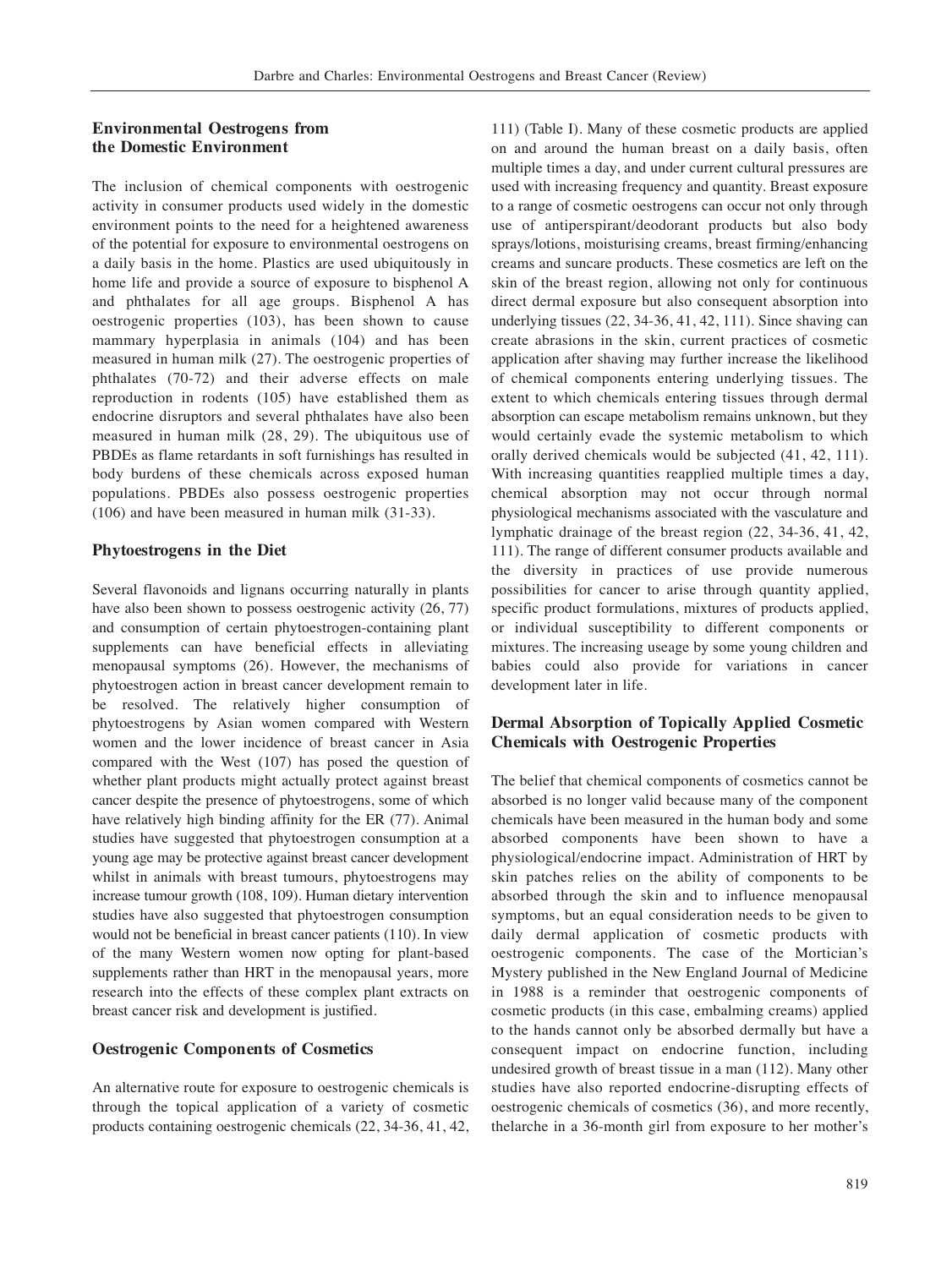shampoo (113), youth enhancement in a 46-year-old (presenting with ER-positive breast cancer) after 4 weeks of use of a skin moisturiser containing oestrogens (74) and abnormal genital bleeding in a 93-year-old (presenting with breast cancer) after exposure to an ethynylestradiolcontaining body cream (75). In this context, natural products are also not without effect and cosmetics containing lavender and tea-tree oils have been shown to expand breast tissue in men giving rise to gynecomastia (78).

Many oestrogenic chemical components used in cosmetic products have now been measured as being present in the human breast (Table I). However, the ubiquitous use of many of these chemicals in a wide range of consumer products makes it impossible to know the specific origin of the chemicals as measured in any one human breast. Parabens are added as preservatives to cosmetic products (114) and have been shown to possess oestrogenic activity (41-42), to be absorbed in humans from dermal absorption of cosmetic cream (44-45) and have been measured in human breast tissue at an average concentration of 20 ng/g tissue (43). Aluminium salts used as the active antiperspirant agent in cosmetics (115) have been shown to be absorbed through intact skin of the human underarm (39) and have been linked to adverse physiological effects (extreme fatigue and bone pain) following absorption (40). Aluminium is a metalloestrogen (37) and aluminium levels measured in human breast tissue have been shown to be higher in outer than inner regions of the breast, which might be expected if resulting from application to the underarm region (38). Chemicals which absorb UV radiation are added to cosmetics to prevent skin damage from UV light in suncare products and to prevent product spoilage by UV radiation. Many of these UV filters have been shown to possess oestrogenic properties (49-53), to be absorbed in humans from dermal application of cosmetic cream (55-56) and have been measured in human milk (54). Synthetic musks and other organic chemicals are added as fragrance and fragrance fixers in cosmetics. Both polycyclic musks (57-61) and nitromusks (61) have been shown to possess oestrogenic activity, as have benzyl salicylate, benzyl benzoate and butylphenyl methylpropional (64). Some have been measured in human milk (62-63). Phthalate esters, used as plasticizers and moisturisers in cosmetics, have been shown to be oestrogenic (70-72), to be absorbed in humans from dermal application of cosmetic cream (44-45, 73) and have been measured in human milk (28, 29). Triclosan is an effective deodorant and preservative used in cosmetics with oestrogenic properties (46) and measurable in human milk (47-48).

The reported measurements of so many of these chemicals in human breast tissue or human milk demonstrates that chemical components used in cosmetics are entering the human breast but it remains unknown as to whether they originate solely from cosmetics or also from other consumer products and whether they are present from continuous use



Figure 2. *Trend in proportional annual incidence of female breast cancer in the upper outer quadrant (UOQ) of the breast from 1979 to 2006 in England and Wales. Each point represents the ratio of recorded incidence in the UOQ to the total incidence recorded in that year with site-specific information. (A total of 302,793 returns were made with site-specific information between 1979 and 2006.) Linear regression analysis was used to calculate the line of best fit (correlation coefficient R was 0.71 with a standard deviation of 0.01 (p<0.0001)). This updates to 2006 the data which were published previously for 1979 to 2000 (116).*

or are accumulated from long-term exposure. Furthermore, whilst it is evident that their presence serves no useful function, it remains to be determined whether or not there is any causal relationship of individual or combinations of chemicals with development of breast cancer, taking into consideration the same limitations of chemical measurements as was outlined for the POPs.

# **The Disproportionate Incidence of Breast Cancer in the Upper Outer Quadrant, the Region of Underarm Cosmetic Application**

One of the most evident anomalies of breast cancer incidence is the disproportionate number of tumours originating in the upper outer quadrant (UOQ) of the breast. This has been reported in clinical studies dating back decades, but the published disproportionality appears to rise chronologically from around 31% in reports of the 1920s up to 61% in reports in the 1990s (116). In order to determine whether this was a function of time or a reflection of different study populations, the quadrant incidence of breast cancer was studied in two independent single populations using recorded quadrant incidence in England and Wales and independent recorded values in Scotland. Notwithstanding the incomplete nature of national data, 212,677 returns were made with site-specific information between 1979 and 2000 in England and Wales, and over this 21-year time span, the incidence of breast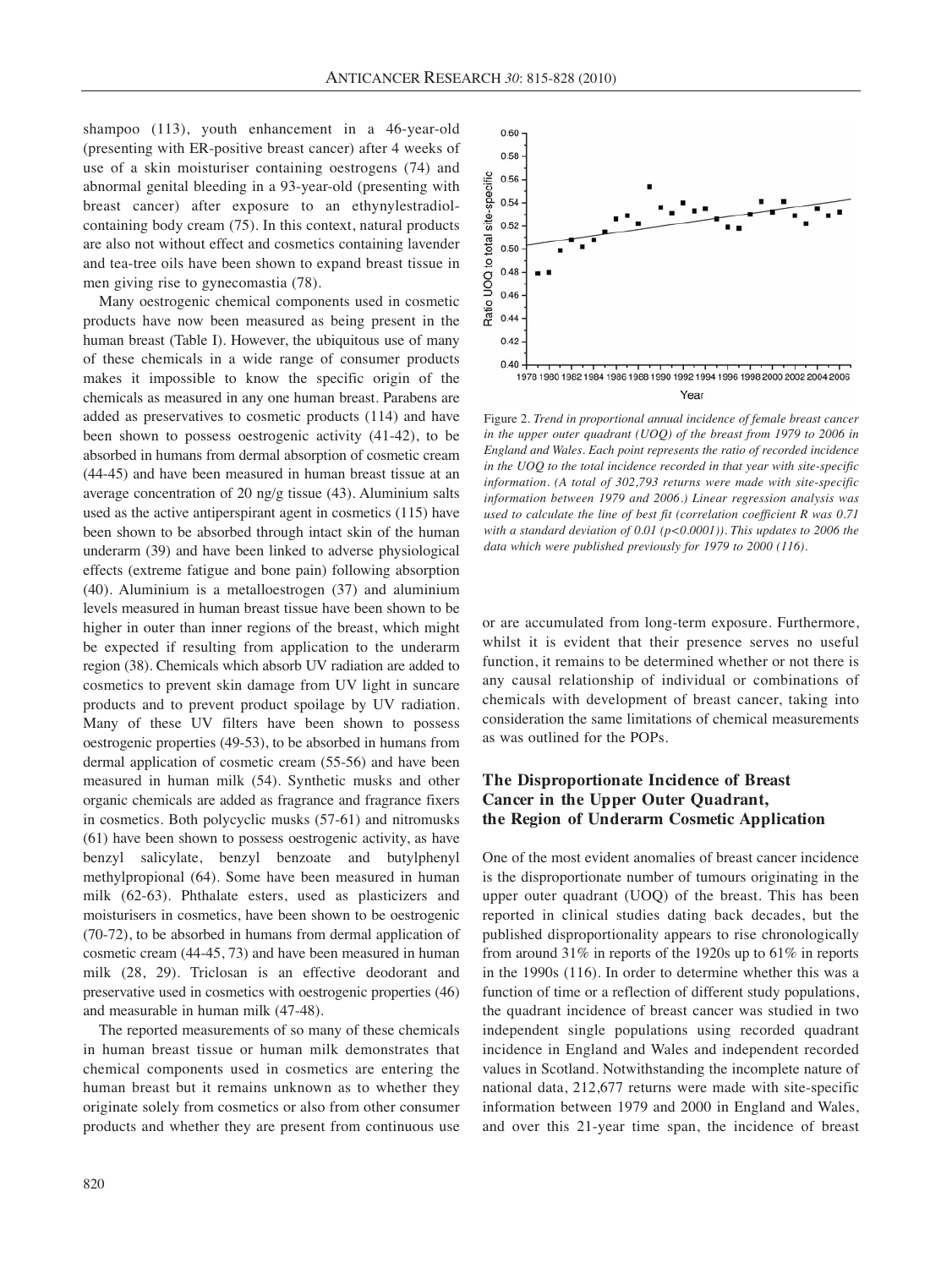

Figure 3. *Trend in proportional annual incidence of female breast cancer in the upper outer quadrant (UOQ) of the breast from 1980 to 2006 in Scotland. Each point represents the ratio of recorded incidence in the UOQ to the total incidence recorded in that year with site-specific information. (A total of 25,259 returns were made with site-specific information between 1980 and 2006.) Linear regression analysis was used to calculate the line of best fit (correlation coefficient R was 0.78 with a standard deviation of 0.03 (p<0.0001)). This updates to 2006 the data for1980 to 2001 which were published previously (116).*

cancer in the UOQ relative to total site-specific returns had risen disproportionally from 47.9% in 1979 to 53.3% in 2000 and had done so on a linear annual basis (correlation coefficient R of 0.713 with a standard deviation of the fit of  $\pm 0.014$  and a *p*-value from the F distribution of <0.001) (116). Independent data collection from Scotland gave 17,911 returns with site-specific information and these data revealed also an increase in the disproportionality of UOQ returns, from 38.3% in 1980 to 54.7% in 2001 which was also increasing linearly on an annual basis (correlation coefficient R of 0.800 with a standard deviation of the fit of  $\pm 0.028$  and a *p*-value from the F distribution of <0.0001) (116). Since recordings have now been collated for up to 2006 from these national offices, updated analysis has been performed to extend the published values (116) up to 2006, and the results are shown in Figure 2 for England and Wales and Figure 3 for Scotland. Within the returns with site-specific information, the incidence of breast cancer in the UOQ relative to total site-specific returns has remained fairly level in England and Wales between 2000 and 2006, remaining at 53.3% (Figure 2), but in Scotland, there was a further increase in UOQ incidence to 57.0% in 2006 (Figure 3).

The current explanation for more breast tumours starting in the UOQ is that this region of the breast contains a greater proportion of epithelial tissue which is the target tissue for most cases of breast cancer. However, this anatomical



Figure 4. *Additive effects on growth of MCF-7 human breast cancer cells when parabens are combined at no-observed effect concentrations (NOEC). Cells were grown as described elsewhere (91, 92) and growth presented as the number of cell doublings above the control value for either individually methylparaben (2×10–5M), ethylparaben (8×10–7M), n-propylparaben (2×10–7M), n-butylparaben (2×10–7M) or isobutylparaben (10-7M) or all five parabens in combination at these same concentrations.*

explanation alone is inadequate in accounting for annual increases in the incidence of breast cancer in the UOQ (116). Such an increase is, however, compatible with the increasing application to the adjacent underarm region of cosmetic products containing chemical components with oestrogenic and/or other adverse properties (22, 34-35).

#### **Cosmetic Chemicals and Benign Breast Disease**

Although cancer is the main concern, it actually only represents about 5% of clinical abnormalities of the human breast, with benign conditions such as breast cysts and fibroadenomas being the most common abnormalities (117). The reasons for such a high incidence of benign breast conditions remain unknown but it is noteable that the most common site of occurrence of breast cysts and fibroadenomas is also the UOQ (117). Although these benign conditions are not life threatening, they do entail invasive procedures and create anxiety, and in some cases may be indicative of an increased risk of subsequent cancer development (118-119).

It has been suggested previously that excessive antiperspirant use in the underarm region might provide an explanation for the disproportionate incidence of breast cysts in the UOQ of the breast (22, 35). Since antiperspirant aluminium salts are designed to prevent perspiration by blocking underarm sweat ducts (115) and breast cysts arise from blockage of breast ducts in the adjacent area of the body (117), it is possible that breast cysts might also arise from antiperspirant use if sufficient of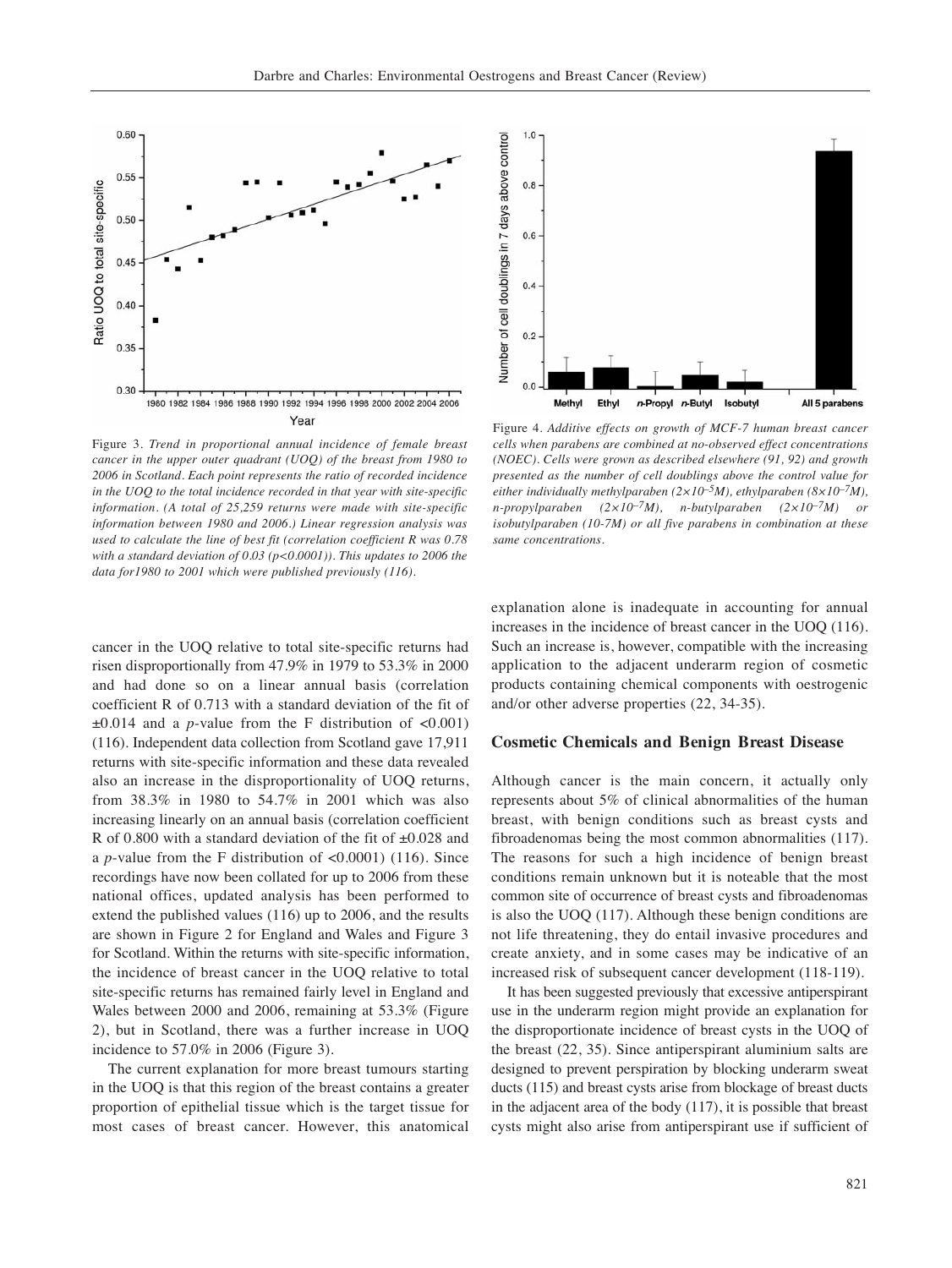the salts are absorbed over a long period of useage (22, 35). If such an association exists, then it might be expected that aluminium would be measurable at elevated levels in the cyst fluids. The recent measurement of higher levels of aluminium particularly in type 1 human breast cyst fluids (median 150 μg/l; n=27) compared with human serum (6 μg/l; n=30) or human milk (25 μg/l; n=45) now warrants further investigation into a link between antiperspirant use and development of gross cystic breast disease (120).

## **Evaluation of Long-term Low-dose Exposure to Multiple Oestrogenic Chemicals**

Most assessments of the potential for environmental oestrogens to impact on breast cancer development have tended to be limited to consideration of single oestrogenic compounds in isolation, and in general have concluded that levels of single compounds measured in the human breast are below the levels needed for effects in assay systems. Given the real-life situation of the many chemicals now known to be present in the human breast (22, 41), it is likely that it will not be the concentration of any one chemical which is relevant but the total oestrogenic load imposed by all the chemicals present in any one breast at any one time. Since different lifestyles and consumer choices will inevitably result in individual variations in the composition of the mixtures of chemicals present, the total oestrogenic load must be considered rather than the specific individual components in isolation.

Experimental data are beginning to demonstrate that multiple oestrogenic chemicals present together can add up to give measurable oestrogenic responses at concentrations where each alone would have been ineffective (121), which implies that low-dose exposure to multiple oestrogenic chemicals can no longer be dismissed as insignificant (80). Other studies have shown that increasing the time of experimental assays can also allow for oestrogenic responses to be observed which would not be seen in the short term (46, 64), which is highly relevant in environmental situations where chemicals are not cleared quickly from the body, or where there is a source of continued exposure to the chemicals. Measurement of parabens in archival human breast cancer tissue samples from the 1980s showed that levels of individual parabens were present at below the level required for maximal effect in experimental models (43). However, further experimental work in cell culture has shown that lower concentrations of parabens can give measureable oestrogenic effects on growth of human breast cancer cells when acting in combination (Figure 4). Since similar effects have been observed when combining other cosmetic chemicals with oestrogenic activity (52, 53) and indeed with other xenoestrogens (121-122), the question arises as to how low a concentration there would need to be of individual cosmetic oestrogenic chemical residues for there to be no measurable effect when considering tens or even hundreds of residues that might be present in a human breast. The ability to carry out the required risk assessments for such evaluation remains limited, however, by the lack of information concerning profiles of overall chemical load within individual human breasts.

## **Genotoxic Activity of Environmental Oestrogens**

Although oestrogen is established as a factor in the growth and progression of primary and metastasic breast cancer cells (15, 16), the potential for genotoxic actions of oestrogen to influence initiating events in carcinogenesis is also now recognised (123-124) and some environmental oestrogens such as the organochlorine DDT (125) and bisphenol A (126) have been linked to breast carcinogenesis. The clinical report that increased levels of genomic instability can be measured in outer regions of histologically normal breast tissue (127) suggests that the breast is not exposed evenly to genotoxic insults. Instability of the genome can contribute genetic changes that drive carcinogenesis and a region where genetic changes are greater might be expected to predispose to an increase in development of cancer (102). This would be consistent with the disproportionate incidence of breast cancer in the UOQ of the breast (see earlier) but poses a question as to the origin of such an asymmetric genotoxicity. Unless physiological lymphatic or blood circulation predisposes to genotoxic compounds accumulating in the outer regions of the breast, the source of the genotoxicity would be likely to be non-systemic and result from application of components to outer regions of the breast. In this context, it is plausible that an explanation might reside in the absorption of genotoxic cosmetic chemicals applied to the underarm region. Aluminium has a known genotoxic profile (128-130) and breast exposure from use of aluminium-based antiperspirant salts is high (115).

Inheritance of reduced ability to repair DNA due to the loss of function of tumour suppressor genes such as *BRCA1* and *BRCA2* can predispose to early-age breast cancer (11). However, the reported increasing penetrance of these genes in Iceland has shown that underlying mechanisms of susceptibility have an environmental as well as a genetic component (131). Although it is possible that breast cancer arises in these susceptible women from an inability to repair random replication errors, it is also possible that there could be increased susceptibility to DNA damage from genotoxic pollutant chemicals which enter the human breast, including cosmetic chemicals from excessive use of underarm products.

#### **Environmental Oestrogens and Endocrine Therapy**

Endocrine therapy relies on the ability to reduce oestrogen action in the body through either the inhibition of oestrogen synthesis with aromatase inhibitors, or the antagonism of oestrogen action with antioestrogens (17). However, little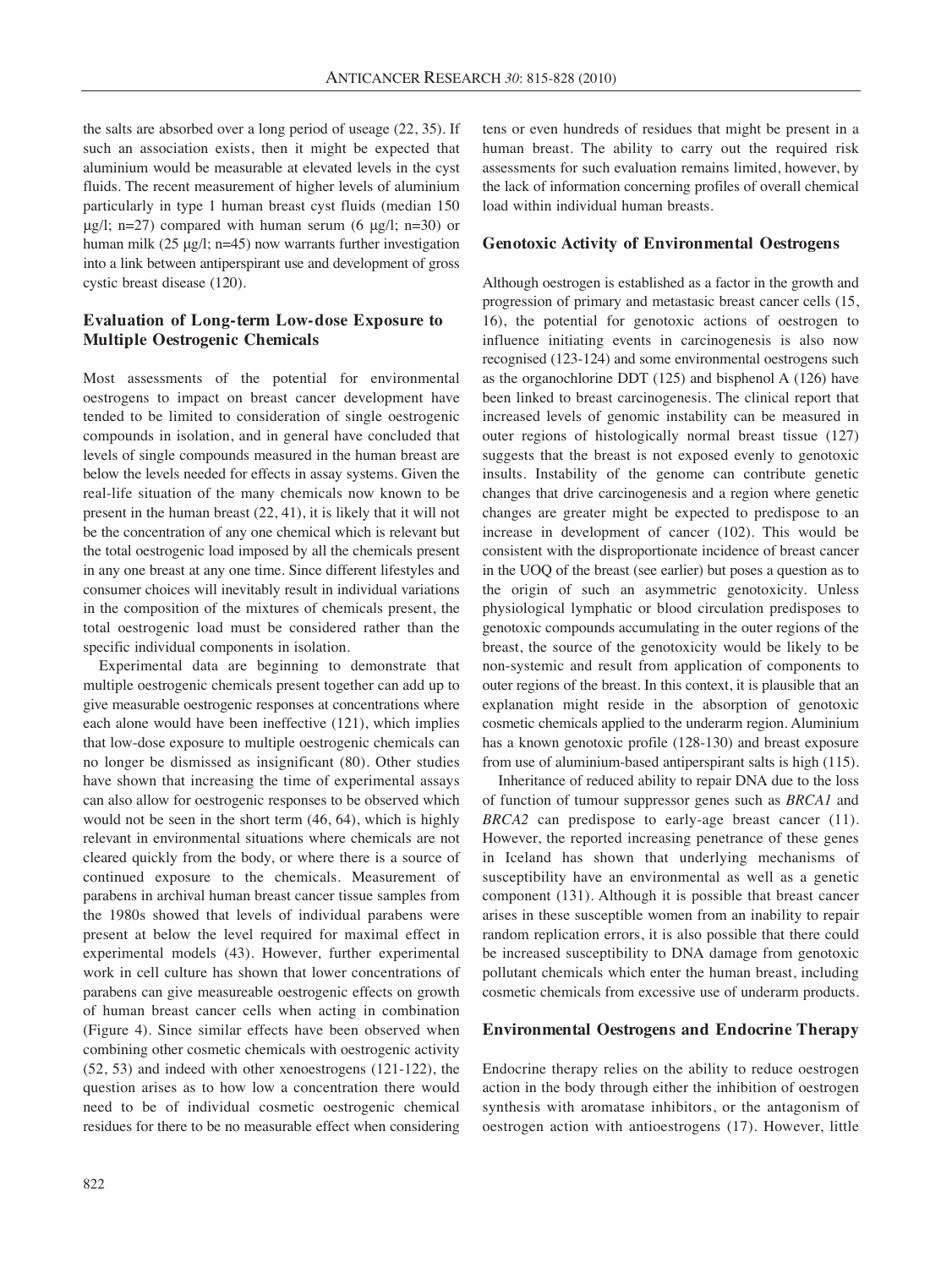attention has been paid to the potential interference in effectiveness of this therapy from the presence of environmental oestrogens entering the breast (22). Theoretically it would seem to be counterproductive to reduce oestrogen synthesis with aromatase inhibitors on the one hand, and yet at the same time to allow entry to the breast of a range of environmental oestrogenic chemicals. Whilst it may be difficult to avoid the oestrogenic chemicals entering as pollutant residues in the diet, the decision to apply oestrogenically active compounds in cosmetic products lies entirely with the user. Perhaps women undergoing endocrine therapy, especially with aromatase inhibitors, should be encouraged to stop using cosmetic products, especially those specifically advertising youth-enhancing or breast-firming properties which are likely to contain oestrogens (22, 74). Many women are aware of the oestrogenic properties of plant products such as soy beans and black cohosh because of their use in countering menopausal symptoms, but they may be less aware of the potent oestrogenic properties of some cosmetics (74).

## **The Need for Further Research**

Research effort is demonstrating that increasing numbers of environmental compounds with oestrogenic properties can be measured in human breast tissues, but at the current time it remains uncertain as to whether or not there is any causal relationship between the presence of any such compounds in the human breast and the development of breast cancer. The established role of oestrogen in breast cancer development (2, 3, 15, 16) and the rising incidence of oestrogen-responsive breast cancer (6-10) makes this an important area of future international research investigation, but exposure to so many different environmental sources through varied lifestyle choices makes it a daunting task to try to devise ways of investigating causality. The realisation that multiple chemicals can act together at lower doses over the longer term has no doubt provided an even greater level of complexity. Without doubt, there is a data gap in information about the overall chemical burden in individual human breasts and more detailed knowledge of the concentrations of oestrogenic chemicals present would enable risk assessment to begin the necessary task of considering complex mixtures of chemicals each at relevant concentrations and relevant combinations as found in the human breast.

The possible role in breast cancer of cosmetic chemicals applied to the underarm and breast area also has potential for further testing. The disproportionate incidence of breast cancer in the UOQ (22, 34-35, 116, 117) and the finding of regions of genomic instability in outer quadrants of histologically normal breast (127) are both consistent with a causal relationship to the application of underarm cosmetic chemicals. The unexplained rise in breast cancer amongst affluent women in the UK is also in striking contrast to other types of cancer where the deprivation gap is widening (5) and whilst this might be explained by many lifestyle practices of affluence, increased cosmetic use would certainly be consistent with an affluent lifestyle. To date, there are only two epidemiological studies directly addressing the issue of underarm cosmetic use and breast cancer (132-133). Since the two studies come to opposing conclusions and both have their limitations, further investigations are warranted. Although individual chemicals in cosmetic products will have been tested according to current safety guidelines, such testing cannot consider long-term consequences and so the effect of widespread and lifetime useage of complex mixtures of these chemicals by large proportions of people across the world remains untested. It is inevitable that use by such a wide proportion of the population in different parts of the world will result in exposure of people with varying susceptibilities, and different cultural practices may also lead to varied outcomes. The advertising pressures to use more of these products raises questions of acceptable maximal limits not only for adults but for pregnant women and for young children and babies. If use of these products is a factor in breast cancer or benign breast diseases such as cyst formation, then options for prevention should become possible. It would be interesting to determine breast cyst recurrence in women who might opt to cease usage of underarm antiperspirant. It would be interesting to investigate breast cancer development in individuals with loss of *BRCA1/BRCA2* who have never used underarm cosmetic products or who might wish to cease usage. It would be useful to test the effect of long-term cosmetic use in an animal model (currently cosmetic testing on animals is not allowed in the UK). Strategies for prevention of breast cancer have been long awaited and rigorous scientific testing of the effects of chemicals with oestrogenic and/or genotoxic (and/or other adverse properties) provides an evidence-based starting point for further research.

#### **Acknowledgements**

We would like to thank the Office of National Statistics in London, the Welsh Cancer Intelligence and Surveillance Unit in Cardiff, and the Epidemiology and Statistics Group NHS Scotland in Paisley for collating and supplying data. I (PDD) thank the University of Reading Research Travel Board for financial assistance with travel costs to Kos.

## **References**

- 1 Donegan WL: History of breast cancer. *In*: Breast Cancer. Winchester DJ, Winchester DP, Hudis CA and Norton L (eds.). Ontario: BC Dekker, pp. 1-14, 2006.
- 2 Lipworth L: Epidemiology of breast cancer. Eur J Cancer Prev *4*: 7-30, 1995.
- 3 Key TJ, Verkasalo PK and Banks E: Epidemiology of breast cancer. Lancet Oncol *2*: 133-140, 2001.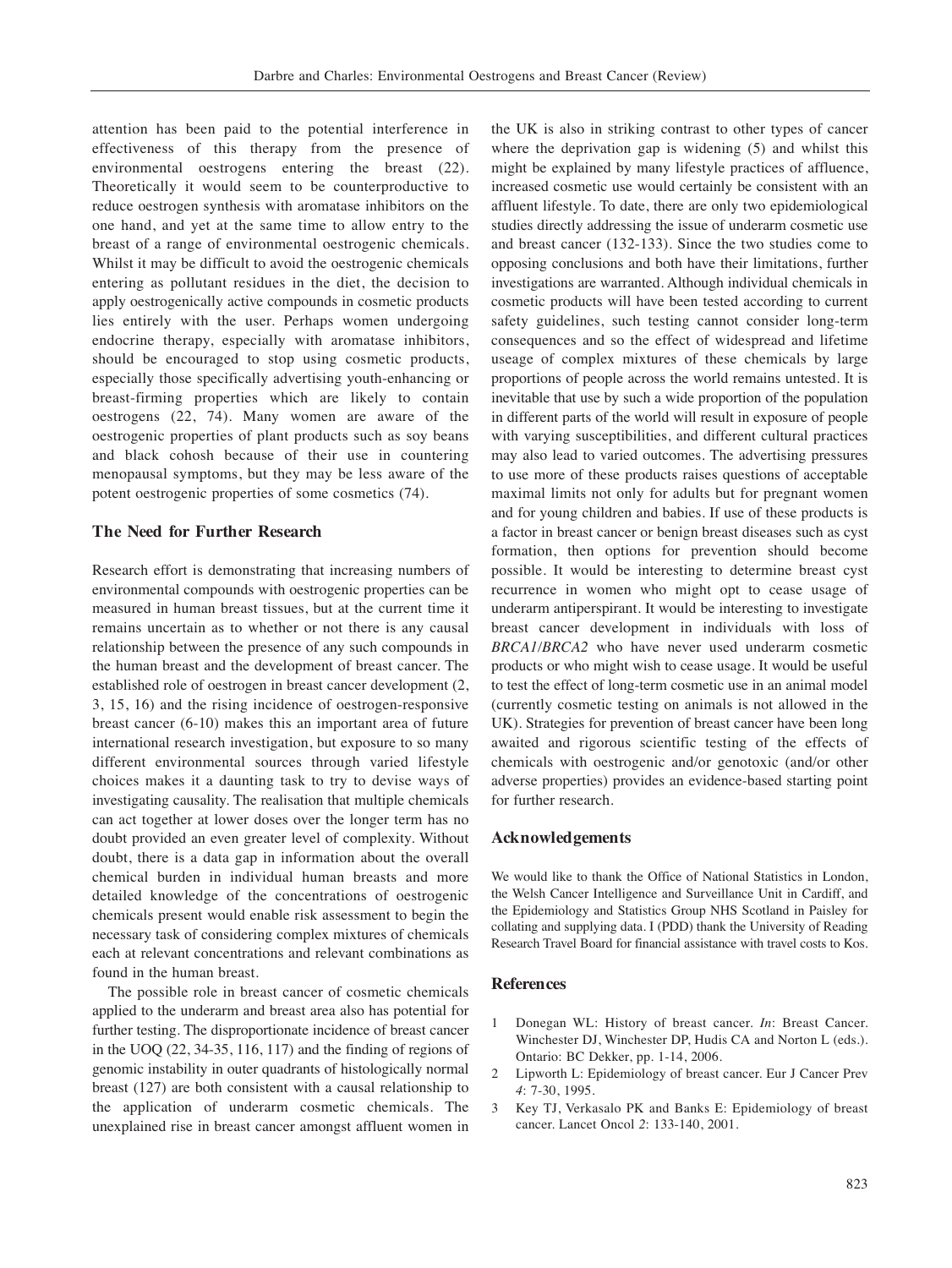- 4 MB1 series, Office of National Statistics, London, Crown copyright and data supplied by Welsh Cancer Intelligence and Surveillance Unit, Cardiff.
- 5 Quinn MJ, Cooper N, Rachet B, Mitry E and Coleman MP: Survival from cancer of the breast in women in England and Wales up to 2001. Br J Cancer *99*: S53-S55, 2008.
- 6 Bradburn MJ, Altman DG, Smith P, Fentiman IS and Rubens RD: Time trends in breast cancer survival: experience in a single centre, 1975-89. Br J Cancer *77*: 1944-1949, 1998.
- 7 Brown SBF, Mallon EA, Edwards J, Campbell FM, McGlynn LM, Elsberger B and Cooke TG: Is the biology of breast cancer changing? A study of hormone receptor status 1984-1986 and 1996-1997. Br J Cancer *100*: 807-810, 2009.
- 8 Pujol P, Hilsenbeck SG, Chamness GC and Elledge RM: Rising levels of estrogen receptor in breast cancer over 2 decades. Cancer *74*: 1601-1606, 1994.
- 9 Li CI, Daling JR and Malone KE: Incidence of invasive breast cancer by hormone receptor status from 1992 to 1998. J Clin Oncol *21*: 28-34, 2003.
- 10 Glass AG, Lacey JV, Carreon JD and Hoover RN: Breast cancer incidence 1980-2006: combined roels of menopausal hormone therapy, screening, mammography and estrogen receptor status. J Natl Cancer Inst *99*: 1152-1161, 2007.
- 11 Yoshida K and Miki Y: Role of BRCA1 and BRCA2 as regulators of DNA repair, transcription and cell cycle in response to DNA damage. Cancer Science *95*: 866-871, 2004.
- 12 Collaborative Group on Hormonal Factors in Breast Cancer: Breast cancer and hormonal contraceptives: collaborative reanalysis of individual data on 53,297 with breast cancer and 100,239 women without breast cancer from 54 epidemiological studies. Lancet *347*: 1713-1727, 1996.
- 13 Beral V, Million Women Study Collaborators: Breast cancer and hormone replacement in the Million Women Study. Lancet 362: 419-427, 2003.
- 14 Sener SF, Winchester DJ, Winchester DP, Du H, Barrera E, Bilimoria M, Krantz S and Rabbitt S: The effects of hormone replacement therapy on postmenopausal breast cancer biology and survival. Am J Surg *197*: 403-407, 2009.
- 15 Miller WR: Estrogen and Breast Cancer. London: Chapman and Hall, 1996.
- 16 Pasqualini J (ed.): Breast Cancer Prognosis, Treatment and Prevention. London: Informa Healthcare Publishing, 2008.
- 17 Lonning PE (ed.): Endocrinology and Treatment of Breast Cancer. Best Prac Res Clin Endocrinol Metab *18*: 1-130, 2004.
- 18 Damstra T, Barlow S, Bergman A, Kavlock R and Kraak GVD (eds.): Global Assessment of the State-of-the-Science of Endocrine Disruptors. Geneva: World Health Organisation, pp1- 180, 2002 (available online www.who.int./ipcs/publications/ endocrine\_disrupters/endocrine\_disruptors/en/).
- 19 Hotchkiss AK, Rider CV, Blystone CR, Wilson VS, Hartig PC, Ankley GT, Foster PM, Gray CL and Gray LE: Fifteen years after "Wingspread" – Environmental endocrine disrupters and human and wildlife health: where are we today and where we need to go. Toxicol Sci *105*: 235-259, 2008.
- 20 Sumpter JP and Johnson AC: 10th Anniversary perspective: reflections on endocrine disruption in the aquatic environment: from known knowns to unknown unknowns (and many things in between). J Environ Monit *10*: 1476-1485, 2008.
- 21 Kloas W, Urbatzka R, Opitz R, Wurtz S, Behrends T, Hermelink B, Hofmann F, Jagnytsch O, Kroupova H, Lorenz C, Neumann N, Pietsch C, Trubiroha A, Ballegooy CV, Wiedemann C and Lutz I: Endocrine disruption in aquatic vertebrates. Ann NY Acad Sci *1163*: 187-200, 2009.
- 22 Darbre PD: Environmental oestrogens, cosmetics and breast cancer. Best Prac Res Clin Endocrinol Metab *20*: 121-143, 2006.
- 23 Snedeker SM: Pesticides and breast cancer risk: a review of DDT, DDE, and dieldrin. Environ Health Perspect *109*: 35-47, 2001.
- 24 Brody JG and Rudel RA: Environmental pollutants and breast cancer. Environ Health Perspect *111*: 1007-1019, 2003.
- 25 Furst P: Dioxins, polychlorinated biphenyls and other organohalogen compounds in human milk. Mol Nutr Food Res *50*: 922-933, 2006.
- 26 Woods HF (Chairman). Phytoestrogens and Health. London: Food Standards Agency Publication. Crown Copyright, 2003 (available online http://cot.food.gov.uk/pdfs/phytoreport0503).
- 27 Kuruto-Niwa R, Tateoka Y, Usuki Y and Nozawa R: Measurement of bisphenol A concentrations in human colostrum. Chemosphere *66*: 1160-1164, 2007.
- 28 Calafat AM, Slakman AR, Silva MJ, Herbert AR and Needham LL: Automated solid-phase extraction and quantitative analysis of human milk for 13 phthalate metabolites. J Chromatogr B Analyt Technol Biomed Life Sci *805*: 49-56, 2004.
- 29 Hines EP, Calafat AM, Silva MJ, Mendola P and Fenton SE: Concentrations of phthalate metabolites in milk, urine, saliva, and serum of lactating North Carolina women. Environ Health Perspect *117*: 86-92, 2009.
- 30 Ademollo N, Ferrera F, Delise M, Fabietti F and Funari E: Nonylphenol and octylphenol in human breast milk. Environ Int *34*: 984-987, 2008.
- 31 Schecter A, Pavuk M, Papke O, Ryan JJ, Birnbaum L and Rosen R: Polybrominated dipheylethers (PBDEs) in US mother's milk. Environ Health Perspect *111*: 1723-1729, 2003.
- 32 Kalantzi OI, Martin FL, Thomas GO, Alcock RE, Tang HR, Drury SC, Carmichael PL, Nicholson JK and Jones KC: Different levels of polybrominated diphenyl ethers (PBDEs) and chlorinated compounds in breast milk from two UK regions. Environ Health Perspect *112*: 1085-1091, 2004.
- 33 Costa LG, Giordano G, Tagliaferri S, Caglieri A and Mutti A: Polybrominated dipheyl ethers (PBDE) flame retardants: environmental contamination, human body burden and potential adverse health effects. Acta Biomed *79*: 172-183, 2008.
- 34 Darbre PD: Underarm cosmetics are a cause of breast cancer. Eur J Cancer Prev *10*: 389-393, 2001.
- 35 Darbre PD: Underarm cosmetics and breast cancer. J Appl Toxicol *23*: 89-95, 2003.
- 36 Donovan M, Tiwary CM, Axelrod D, Sasco AJ, Jones L, Hajek R, Sauber E, Kuo J and Davis DL: Personal care products that contain estrogens or xenoestrogens may increase breast cancer risk. Med Hypoth *68*: 756-766, 2007.
- 37 Darbre PD: Metalloestrogens: an emerging class of inorganic xenoestrogens with potential to add to the oestrogenic burden of the human breast. J Appl Toxicol *26*: 191-197, 2006.
- 38 Exley C, Charles LM, Barr L, Martin C, Polwart A and Darbre PD: Aluminium in human breast tissue. J Inorg Biochem *101*: 1344-1346, 2007.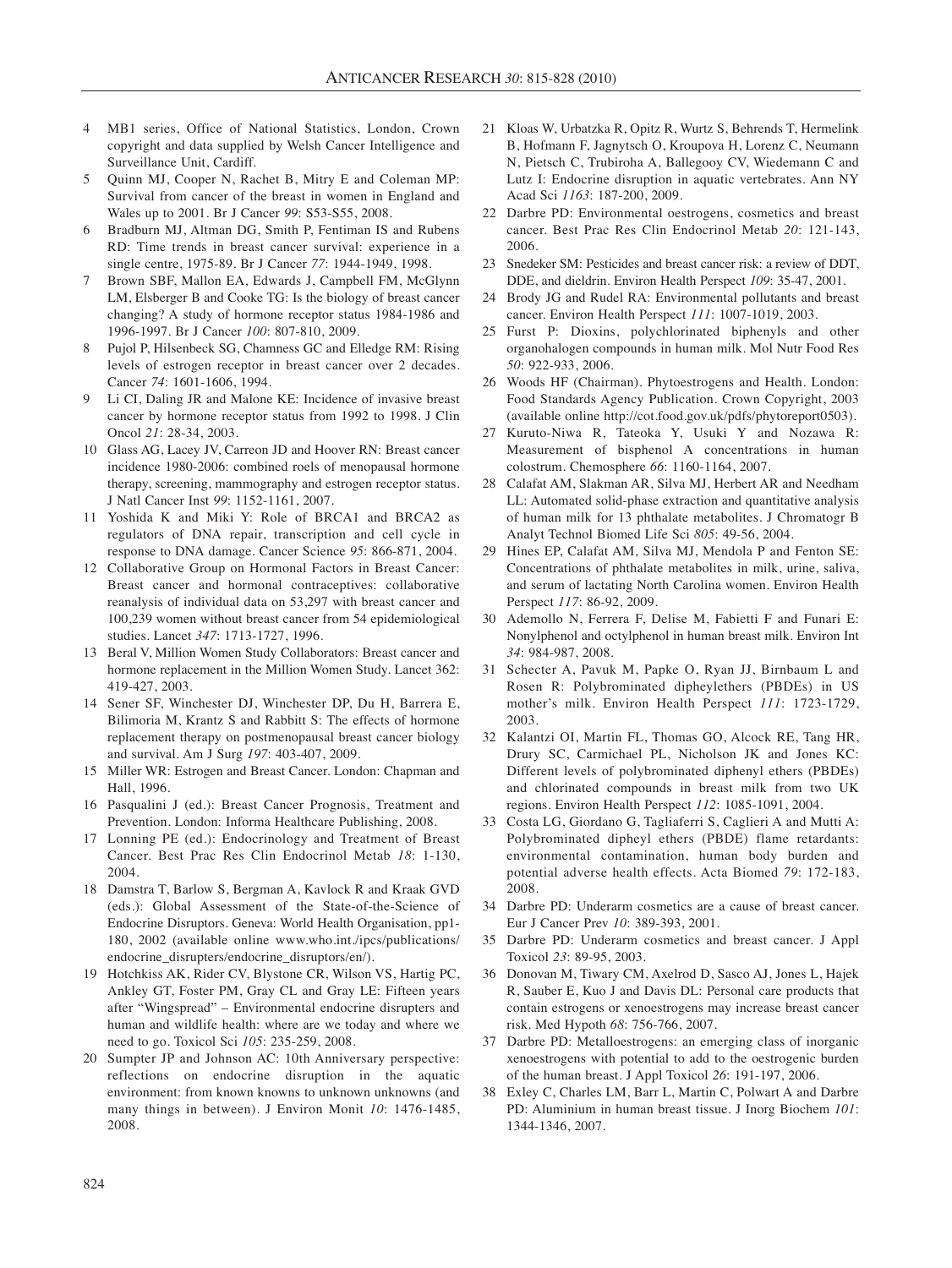- 39 Flarend R, Bin T, Elmore D and Hem SL: A preliminary study of the dermal absorption of aluminium from antiperspirants using aluminium-26. Food Chem Toxicol *39*: 163-168, 2001.
- 40 Guillard O, Fauconneau B, Olichon D, Dedieu G and Deloncle R: Hyperaluminemia in a woman using an aluminium-containing antiperspirant for 4 years. Am J Med *117*: 956-959, 2004.
- 41 Darbre PD and Harvey PW: Paraben esters: review of recent studies of endocrine toxicity, absorption, esterase and human exposure, and discussion of potential human health risks. J Appl Toxicol *28*: 561-578, 2008.
- 42 Harvey PW and Darbre P: Endocrine disrupters and human health: Could oestrogenic chemicals in bodycare cosmetics adversely affect breast cancer incidence in women? A review of evidence and call for further research. J Appl Toxicol *24*: 167-176, 2004.
- 43 Darbre PD, Aljarrah A, Miller WR, Coldham NG, Sauer MJ and Pope GS: Concentrations of parabens in human breast tumours. J Appl Toxicol *24*: 5-13, 2004.
- 44 Janjua NR, Mortensen GK, Andersson AM, Kongshoj B, Skakkebaek NE and Wulf HC: Systemic uptake of diethyl phthalate, dibutyl phthalate, and butyl paraben following whole-body topical application and reproductive and thyroid hormone levels in humans. Environ Sci Technol *41*: 5564- 5570, 2007.
- 45 Janjua NR, Frederiksen H, Skakkebaek NE, Wulff HC and Andersson AM: Urinary excretion of phthalates and paraben after repeated whole-body topical application in humans. Int J Androl *31*: 118-130, 2008.
- 46 Gee RH, Charles A, Taylor N and Darbre PD: Oestrogenic and androgenic activity of triclosan in breast cancer cells. J Appl Toxicol *28*: 78-91, 2008.
- 47 Adolfsson-Erici M, Petersson M, Parkkonen J and Sturve J: Triclosan, a commonly used bacteriocide found in human milk and in the aquatic environment in Sweden. Chemosphere *46*: 1485-1489, 2002.
- 48 Allmyr M, Adolfsson-Erici M, McLachlan MS and Sandborgh-Englund G: Triclosan in plasma and milk from Swedish nursing mothers and their exposure *via* personal care products. Sci Total Environ *372*: 87-93, 2006.
- 49 Schlumpf M, Cotton B, Conscience M, Haller V, Steinmann B and Lichtensteiger W: *In vitro* and *in vivo* estrogenicity of UV screens. Environ Health Perspect *109*: 239-244, 2001.
- 50 Inui M, Adachi T, Takenaka S, Inui H, Nakazawa M, Ueda M, Wata H, Mori C, Iguchi T and Miyatake K: Effect of UV screens and preservatives on vitellogenin and choriogenin production in male medaka (*Oryzias latipes*). Toxicology *194*: 43-50, 2003.
- 51 Koda T, Umezu T, Kamata R, Morohoshi K, Ohta T and Morita M: Uterotrophic effects of benzophenone derivatives and *p*hydroxybenzoate used in ultraviolet screens. Environ Res *98*: 40-45, 2005.
- 52 Heneweer M, Muusse M, van der Berg M and Sanderson JT: Additive estrogenic effects of mixtures of frequently used UV filters on *pS2* gene transcription in MCF-7 cells. Toxicol Appl Pharmacol *208*: 170-177, 2005.
- 53 Kunz PY and Fent K: Estrogenic activity of UV filter mixtures. Toxicol Appl Pharmacol *217*: 86-99, 2006.
- 54 Hany J, Nagel R and Nachweis V: UV-Filtersubstanzen in muttermilch. Deutsche Lebensmittel-Rundshau *91*: 341-345, 1995.
- 55 Janjua NR, Mogensen B, Andersson AM, Petersen JH, Henriksen M, Skakkebaek NE and Wulf HC: Systemic absorption of the sunscreens benzophenone-3, octylmethoxycinnamate, and 3-(4-methyl-benzylidene)camphor after whole-body topical application and reproductive hormone levels in humans. J Invest Dermatol *123*: 57-61, 2004.
- 56 Janjua NR, Kongshoj B, Andersson AM and Wulff HC: Sunscreens in human plasma and urine after repeated whole-body topical application. J Eur Acad Dermatol Venereol *22*: 456-461, 2008.
- 57 Gomez E, Pillon A, Fenet H, Rosain D, Duchesne MJ, Nicolas JC, Balaguer P and Casellas C: Estrogenic activity of cosmetic components in reporter cell lines: parabens, UV screens and musks. J Toxicol Environ Health A *68*: 239-251, 2005.
- 58 Schreurs RH, Sonneveld E, Jansen JH, Seinen W and van der Burg B: Interaction of polycyclic musks with the estrogen receptor (ER), androgen receptor (AR) and progesterone receptor (PR) in reporter gene assays. Toxicol Sci *83*: 264-272, 2005.
- 59 Mori T, Iida M, Ishibashi H, Kohra S, Takao Y, Takemasa T and Arizono K: Hormonal activity of polycyclic musks evaluated by reporter gene assay. Environ Sci *14*: 195-202, 2007.
- 60 Van der Burg B, Schreurs R, Linden S, Seinen W, Brouwer A and Sonneveld E: Endocrine effects of polycyclic musks: do we smell a rat? Int J Androl *31*: 188-193, 2008.
- 61 Bitsch N, Dudas C, Korner W, Failing K, Biselli S, Rimkus G and Brunn H: Estrogenic activity of musk fragrances detected by the E-screen assay using human MCF-7 cells. Arch Environ Contam Toxicol *43*: 257-264, 2002.
- 62 Kuklenyik Z, Bryant XA, Needham LL and Calafat AM: SPE/SPME-GC/MS approach for measuring musk compounds in serum and breast milk. J Chromatog B Analyt Technol Biomed Life Sci *858*: 177-183, 2007.
- 63 Reiner JL, Wong CM, Arcaro KF and Kannan K: Synthetic musk fragrances in human milk from the United States. Environ Sci Technol *41*: 3815-3820, 2007.
- 64 Charles AK and Darbre PD: Oestrogenic activity of benzyl salicylate, benzyl benzoate and butylphenylmethylpropional (Lilial) in MCF7 human breast cancer cells *in vitro*. J Appl Toxicol *29*: 422-434, 2009.
- 65 Hayden JF and Barlow SA: Structure-activity relationships of organosiloxanes and the female reproductive system. Toxicol Appl Pharmacol *21*: 68-79, 1972.
- 66 McKim JM, Wilga PC, Breslin WJ, Plotzke KP, Gallavan RH and Meeks RG: Potential estrogenic and antiestrogenic activity of the cyclic siloxane ocatamethylcyclotetrasiloxane (D4) and the linear siloxane hexamethyldisiloxane (HMDS) in immature rats using the uterotrophic assay. Toxicol Sci *63*: 37-46, 2001.
- 67 He B, Rhodes-Brower S, Miller MR, Munson AE, Germolec DR, Walker VR, Korach KS and Meade BJ: Octamethylcyclotetrasiloxane exhibits estrogenic activity in mice *via* ERα. Toxicol Appl Pharmacol *192*: 254-261, 2003.
- 68 White R, Jobling S, Hoare SA, Sumpter JP and Parker MG: Environmentally persistent alkylphenolic compounds are estrogenic. Endocrinol *135*: 175-182, 1994.
- 69 Laws SC, Carey SA, Ferrell JM, Bodman GJ and Cooper RL: Estrogenic activity of octylphenol, nonylphenol, bisphenol A and methoxychlor in rats. Toxicol Sci *54*: 154-167, 2000.
- 70 Jobling S, Reynolds T, White R, Parker MG and Sumpter JP: A variety of environmentally persistent chemicals, including some phthalate plasticizers, are weakly estrogenic. Environ Health Perspect *103*: 582-587, 1995.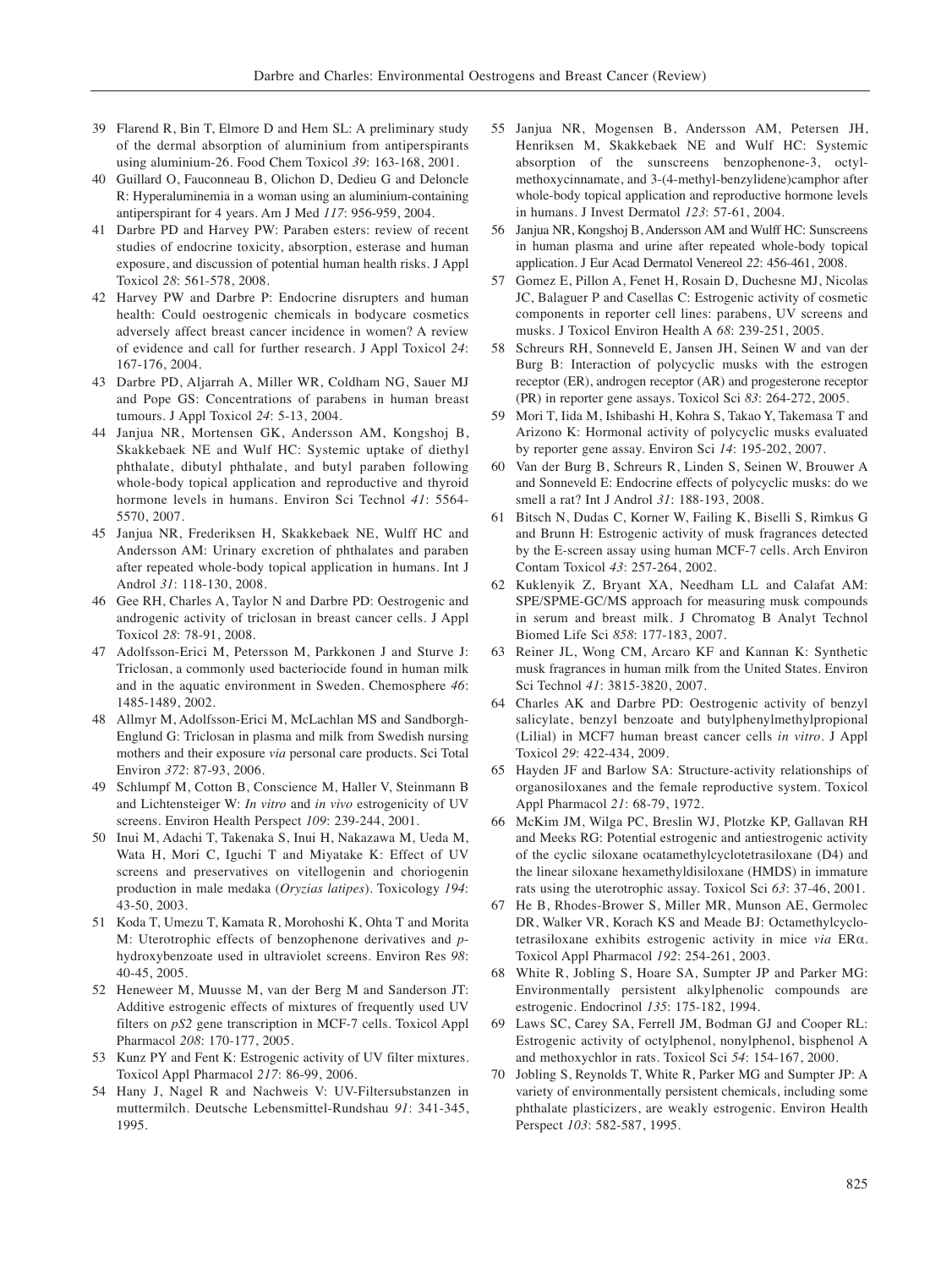- 71 Harris CA, Henttu P, Parker MG and Sumpter JP: The estrogenic activity of phthalate esters *in vitro*. Environ Health Perspect *105*: 802-811, 1997.
- 72 Okubo T, Suzuki T, Yokoyama Y, Kano K and Kano I: Estimation of estrogenic and anti-estrogenic activities of some phthalate diesters and monoesters by MCF-7 cell proliferation assay *in vitro*. Biol Pharm Bull *26*: 1219-1224, 2003.
- 73 Duty SM, Ackerman RM, Calafat AM and Hauser R: Personal care product use predicts urinary concentrations of some phthalate monoesters. Environ Health Perspect *113*: 1530-1535, 2005.
- 74 Olsen AC, Link JS, Waisman JR and Kupiec TC: Breast cancer patients unknowingly dosing themselves with estrogen by using topical moisturizers. J Clin Oncol *27*: 103-104, 2009.
- 75 Komori S, Ito Y, Nakamura Y, Aoki M, Takashi T, Kinuta T, Tanaka H and Koyama K: A long-term user of cosmetic cream containing estrogen developed breast cancer and endometrial hyperplasia. Menopause *15*: 1191-1192, 2008.
- 76 Matsuda H, Shimoda H, Morikawa T and Yoshikawa M: Phytoestrogens from the roots of *Polygonum cuspidatum* (*Polygonaceae*): structure-requirement of hydroxyanthraquinones for estrogenic activity. Bioorg Med Chem Lett *11*: 1839-1842, 2001.
- 77 Matsumura A, Ghosh A, Pope GS and Darbre PD: Comparative study of oestrogenic properties of eight phytoestrogens in MCF7 human breast cancer cells. J Steroid Biochem Molec Biol *94*: 431-443, 2005.
- 78 Henley DV, Lipson N, Korach KS and Bloch CA: Prepubertal gynecomastia linked to lavender and tea tree oils. New Engl J Med *356*: 479-485, 2007.
- 79 Filby AL, Neupath T, Thorpe KL, Owen R, Galloway TS and Tyler CR: Health impacts of estrogens in the environment, considering complex mixture effects. Environ Health Perspect *115*: 1704-1710, 2007.
- 80 Kortenkamp A: Ten years of mixing cocktails: a review of combination effects of endocrine-disrupting chemicals. Environ Health Perspect *115*: 98-105, 2007.
- 81 Russo J and Russo IH: Biology of disease. Biological and molecular bases of mammary carcinogenesis. Lab Invest *57*: 112-137, 1987.
- 82 Oettel M and Schillinger E (eds.): Estrogens and Antiestrogens I. Berlin: Springer Verlag, pp. 1-397, 1999.
- 83 Frasor J, Danes JM, Komm B, Chang KCN, Lyttle CR and Katzenellenbogen BS: Profiling of estrogen up- and down-regulated gene expression in human breast cancer cells: insights into gene networks and pathways underlying estrogenic control of proliferation and cell phenotype. Endocrinology *144*: 4562-4574, 2003.
- 84 Sadler AJ, Pugazhendi D and Darbre PD: Use of global gene expression patterns in mechanistic studies of oestrogen action in MCF7 human breast cancer cells. J Steroid Biochem Molec Biol *114*: 21-32, 2009.
- 85 Hall JM, Couse JF and Korach KS: The multifaceted mechanisms of estradiol and estrogen receptor signaling. J Biol Chem *276*: 36869-36872, 2001.
- 86 Whitehead SA and Rice S: Endocrine-disrupting chemicals as modulators of sex steroid synthesis. Best Prac Res Clin Endocrinol Metab *20*: 45-61, 2006.
- 87 Soto AM, Maffini MV, Schaeberle CM and Sonnenschein C: Strengths and weaknesses of *in vitro* assays for estrogenic and androgenic activity. Best Prac Res Clin Endocrinol Metab *20*: 15- 33, 2006.
- 88 Clode SA: Assessment of *in vivo* assays for endocrine disruption. Best Prac Res Clin Endocrinol Metab *20*: 35-43, 2006.
- 89 Blair RM, Fang H, Branham WS, Hass BS, Dial SL, Moland CL, Tong W, Shi L, Perkins R and Sheehan DM: The estrogen receptor relative binding affinities of 188 natural and xenochemicals: structural diversity of ligands. Toxicol Sci *54*: 138-153, 2000.
- 90 Strange PG: Agonist binding, agonist affinity and agonist efficacy at G protein-coupled receptors. Br J Pharmacol *153*: 1353-1363, 2008.
- 91 Byford JR, Shaw LE, Drew MGB, Pope GS, Sauer MJ and Darbre PD: Oestrogenic activity of parabens in MCF7 human breast cancer cells. J Steroid Biochem Molec Biol *80*: 49-60, 2002.
- 92 Darbre PD, Byford JR, Shaw LE, Horton RA, Pope GS and Sauer MJ: Oestrogenic activity of isobutylparaben *in vitro* and *in vivo*. J Appl Toxicol *22*: 219-226, 2002.
- 93 Tokunaga M, Norman JE, Asano M, Tokuoka S, Ezaki H, Nishimori I and Tsuji Y: Malignant breast tumors among atomic bomb survivors, Hiroshima and Nagasaki, 1950-74. J Natl Cancer Inst *62*: 1347-1359, 1979.
- 94 Greenberg ER, Barnes AB, Resseguie L, Barrett JA, Burnside S, Lanza LL, Neff RK, Stevens M, Young RH and Colton T: Breast cancer in mothers given diethylstilboestrol in pregnancy. New Eng J Med *311*: 1393-1398, 1984.
- 95 Troisi R, Hatch EE, Ernstoff LT, Hyer M, Palmer JR, Robboy SJ, Strohsnitter WC, Kaufman R, Herbst AL and Hoover RN: Cancer risk in women prenatally exposed to diethylstilboestrol. Int J Cancer *121*: 356-360, 2007.
- 96 Landeghem AJJV, Poortmen J, Nabuurs and Thijssen JHH: Endogenous concentration and subcellular distribution of estrogens in normal and malignant human breast tissue. Cancer Res *45*: 2900-2906, 1985.
- 97 Santen RJ, Song RX, Masamura S, Yue W, Fan P, Sogon T, Hayashi S, Nakachi K and Eguchi H: Adaptation to estradiol deprivation causes up-regulation of growth factor pathways and hypersensitivity to estradiol in breast cancer cells. Adv Exp Med *630*: 19-34, 2008.
- 98 McKinney JD and Waller CL: Polychlorinated biphenyls as hormonally active structural analogues. Environ Health Perspect *102*: 290-297, 1994.
- 99 Turusov V, Rakitsky V and Tomatis L: Dichlorodiphenyltrichloroethane (DDT): ubiquity, persistence, and risks. Environ health Perspect *110*: 125-128, 2002.
- 100 Sonawane BR: Chemical contaminants in human milk: an overview. Environ Health Perspect *103*: 197-205, 1995.
- 101 LaKind JS, Berlin CM, Sjodin A, Turner W, Wang RY, Needham LL, Paul IM, Stokes JL, Naiman DQ and Patterson DG: Do human milk concentrations of persistent organic chemicals really decline during lactation? Chemical concentrations during lactation and milk/serum partitioning. Environ Health Perspect *117*: 1625-1631, 2009.
- 102 Slaughter DP, Southwick HW and Smejkal W: Field cancerization in oral stratified squamous epithelium: clinical implications of multicentric origin. Cancer *6*: 963-968, 1953.
- 103 Jorgensen ECB, Long M, Hofmeister MV and Vinggaard AM: Endocrine-disrupting potential of bisphenol A, bisphenol A dimethacrylate, 4-*n*-nonylphenol, and 4-*n*-octylphenol *in vitro*: new data and a brief review. Environ Health Perspect *115*: 69-76, 2007.